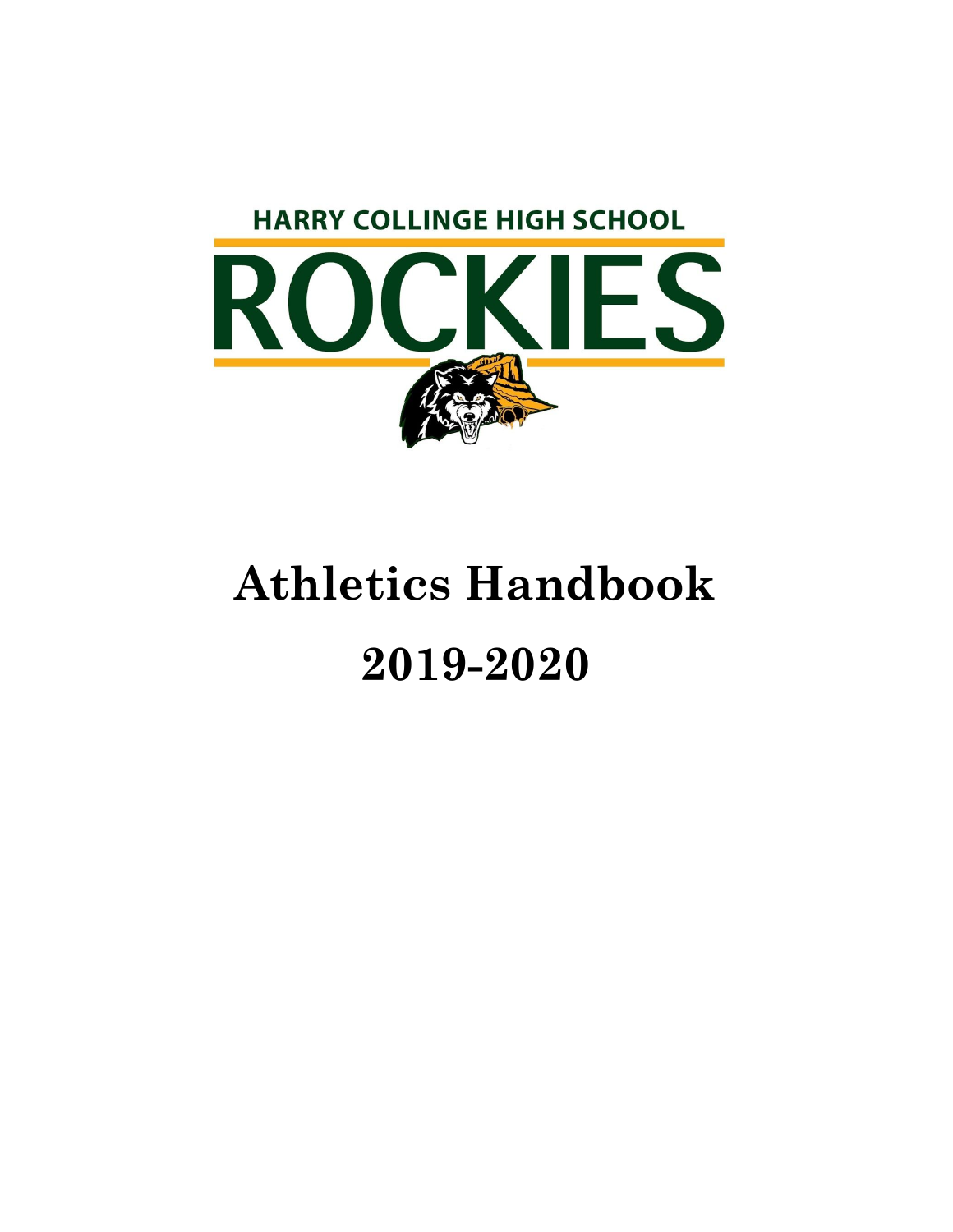#### **PHILOSOPHY**

**Harry Collinge High School recognizes that extracurricular athletics promotes sportsmanship, team building, good citizenship, high academic standards, and community responsibility. Our extracurricular athletics programs are designed to develop and provide opportunity for the school's athletes. These activities demand a high level of commitment, excellence, and self motivation, which will help prepare students for the challenges they will meet outside the school community.**

It is a privilege for students to participate in extracurricular athletics. Participation is voluntary and is not a requirement, nor an entitlement. Therefore, extra time and effort are required of those who participate. Since the reputation of the school is often judged by its extra-curricular programs, high standards must be maintained. Those who earn the privilege of representing Harry Collinge High School in extracurricular athletics are expected to accept greater responsibilities as school citizens.

Athletes will be given practice time and the best coaching we can provide to develop their potential in extracurricular sports. They will have social opportunities, road trips, and the opportunity for high level competition; as well as the chance to win medals, division trophies, and honour for themselves, their school, and their community. Coaches at Harry Collinge High School feel that involvement in extracurricular sports can be one of the most rewarding experiences available to students.

Participation in extracurricular athletics is open to all students provided they meet the general requirements as outlined in this handbook, and any requirements specific to the activity of their choice.

#### **STRUCTURE OF ATHLETICS**

- JUNIOR HIGH
	- $\triangleright$  League Play- Between schools in the Grande Yellowhead Athletic Conference
	- $\triangleright$  Exhibition tournaments
	- $\triangleright$  GYAC Final Tournament
	- $\geq$  Zone tournament for the highest ranking 3J schools in the North Central Zone (Must Qualify)
- **•** SENIOR HIGH
	- $\triangleright$  Exhibition games between schools in the North Central Zone.
	- $\triangleright$  Exhibition tournaments
	- ➢ North Central 2A Zone Tournament.
	- $\triangleright$  Player Eligibility:
		- 3 years of eligibility from the time they enter grade 10
		- A minimum of 800 instructional minutes per semester
		- Athletes must be under the age of 19 as of Sept. 1 of the current school year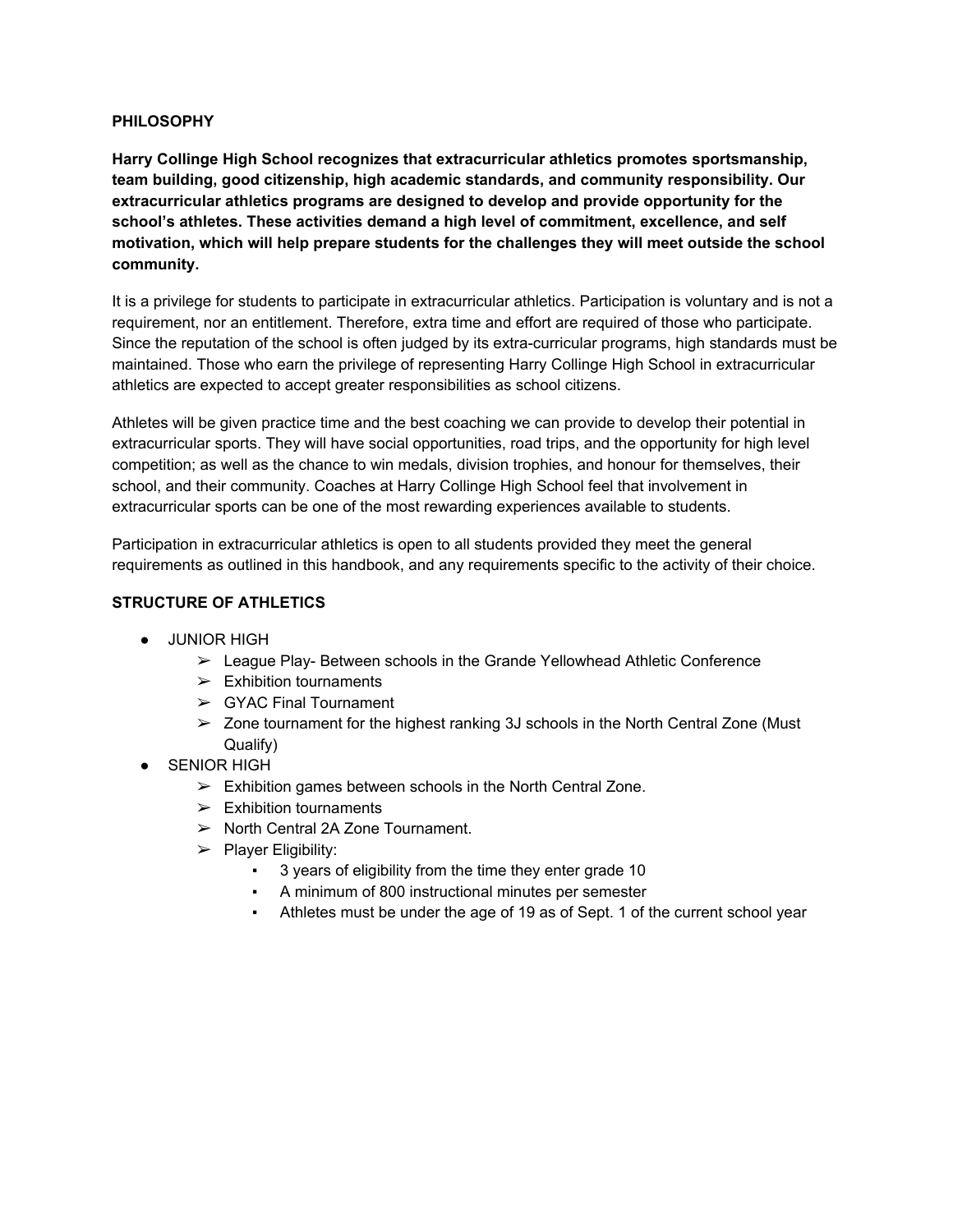#### **GUIDELINES**

- 1. TEAM SELECTION
	- Is the sole responsibility of the coaches and/or designates
	- Based on attitude, coachability, skill level and grade level. We are here to develop a program of players and good citizens.
	- A parent meeting will be set up after the completion of the try-outs to explain team rules, how to address parent concerns, and the fees for the sport.
- 2. FEES
	- Players pay school and sports fees before they are allowed to participate in practices, league games, and/or tournaments. If this poses a problem, please contact the financial secretary.
	- Fees are paid to the school accountant and are determined by the school administration.
	- Fees are used to help pay some of the cost for uniforms, sports equipment, officiating, tournament fees, first aid supplies, transportation and miscellaneous expenses.
	- Some sports require more travel and gameplay, so these sports will have higher fees than sports which do not require travel or other costs.
	- Any athletics travel which requires a night spent in a hotel will require an additional fee of \$40 per person. This is paid separate from team fees, and will be paid as required. This fee must be paid to the office prior to leaving for the overnight trip.

## 3. UNIFORMS AND EQUIPMENT

- Coaches will hand out and return uniforms at the end of the season. The coach is responsible for ensuring all uniforms are returned, and that they are in good condition. Any players who lose or damage their uniforms will be required to pay for their replacement.
- During the season of play, the equipment is the responsibility of the coach. This includes jerseys, team balls/equipment, ball bags, etc.
- Please inform the athletic director of any lost or broken equipment.
- The team will be charged for any lost equipment and no new equipment will be purchased if money is not collected.
- Teams may be provided equipment, specific to their activity. The equipment is owned by the school. The care and supervision of this equipment shall be the responsibility of the coach. This equipment is provided for team use, and not for use by the Physical Education department. Coaches are responsible for making sure this equipment is put back and locked at the end of practice, so that it does not get mixed up with the PE Department equipment.

# 4. TRANSPORTATION

- Buses will be booked for all league games
- If parents are driving a child other than their own they must have the correct paperwork completed:
	- o This includes a driver's abstract and proof of the necessary insurance
- Players are not allowed to drive to any away games, tournaments or events.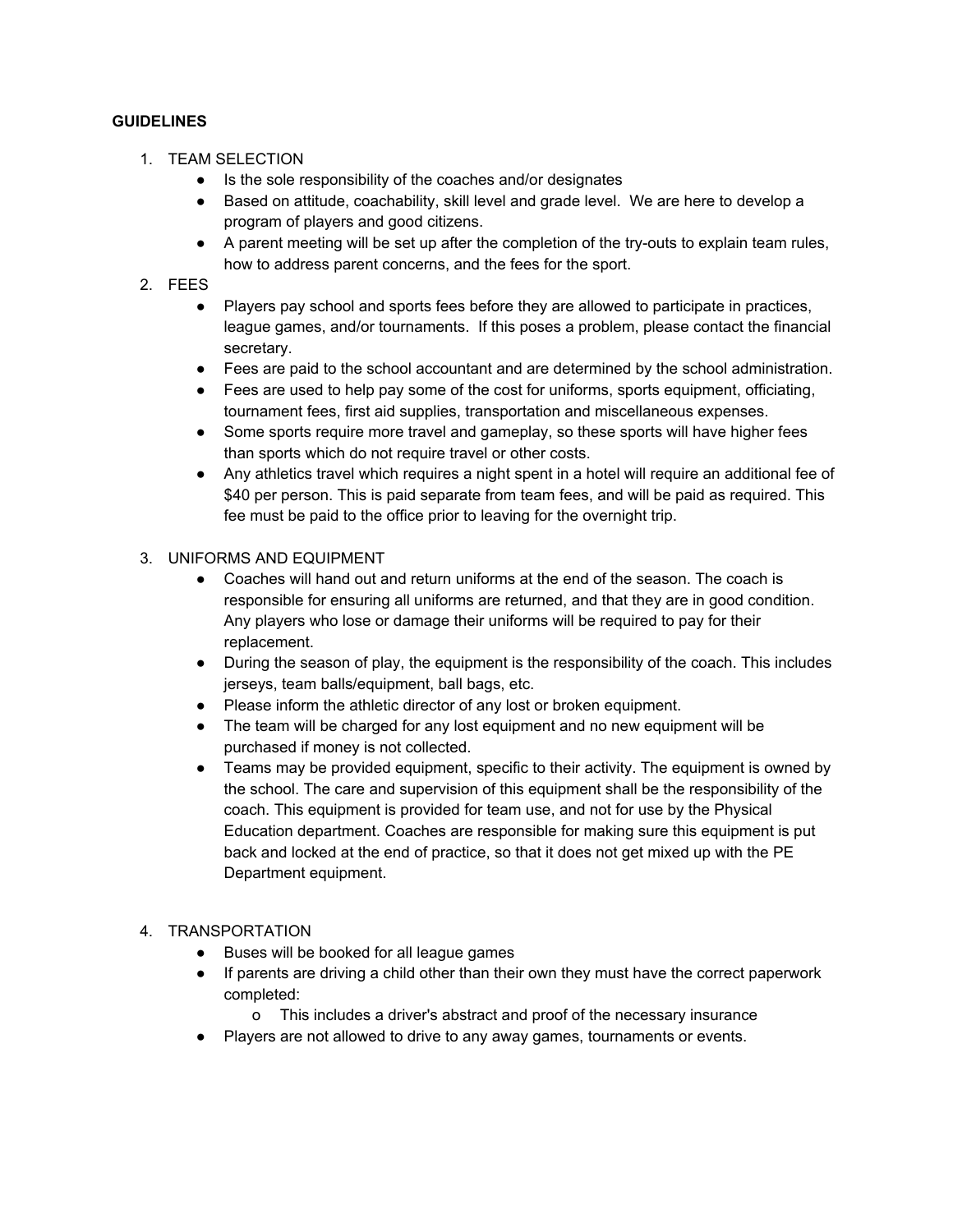# 5. PRACTICE and GAME TIMES

- All practices are booked through the athletic director.
- There must be a coach or a teacher present at all practices.
- League games and home tournaments have booking priority over practices.
- Any activity underway shall have priority over the following season of play (ie. volleyball over basketball)
- A season calendar of games, tournaments and practices should be given to players at the beginning of the season. This schedule is subject to change throughout the season. Any changes to the schedule will be communicated with the coach with as much notice as possible. It is the coaches' responsibility to pass this information along to the team.
- Tournament schedules will be given to players in advance, however, completion time is determined by the team's advancement in the tournament.
- Return times for league games will be determined by the location of the game, number of teams and length of the games.
- Due to most games being held after school in the gym, some regularly scheduled practice times will be moved to accommodate all teams. These changes will be communicated to coaches of the affected teams with as much notice as possible.

# 6. PLAYING TIME

• Coaches will make playing time decisions based on the needs of the team as well as long term team athlete development. Coaches will communicate to athletes where they are in their development and what areas they can improve. Players and parents need to understand that less playing time in competitive matches does not equate less value as a person or team member. Players should maximize the value they get out of practice, formal and informal, if they wish to earn a larger role during competition

# 7. OVERNIGHT TRIPS

- A school representative is required for supervision.
- An adult supervisor of the same gender is required.
- Supervision is required at all times.
- Room checks may happen prior to curfew
- Students who break rules of curfew, drinking or drugs will be reported to administration for automatic suspension from the team and school
- Accommodations and contact numbers will be given to the parents and school administration.

#### 8. PARENTAL COMMUNICATION

- Team communication methods will be established by coaches at the beginning of the season. This typically includes electronic communication. Parents will need to closely monitor electronic communication for last minute changes, cancellations, etc
	- o if electronic communication is not possible an alternate plan must be arranged with the coach immediately
- Parent concerns are not to be discussed with coaches on site (at games or practices). Parents should wait 24 hours before discussing anything with coaches.
- If a concern arises, parents are to call the school and arrange to have a private meeting with the athletic director and/or the coach.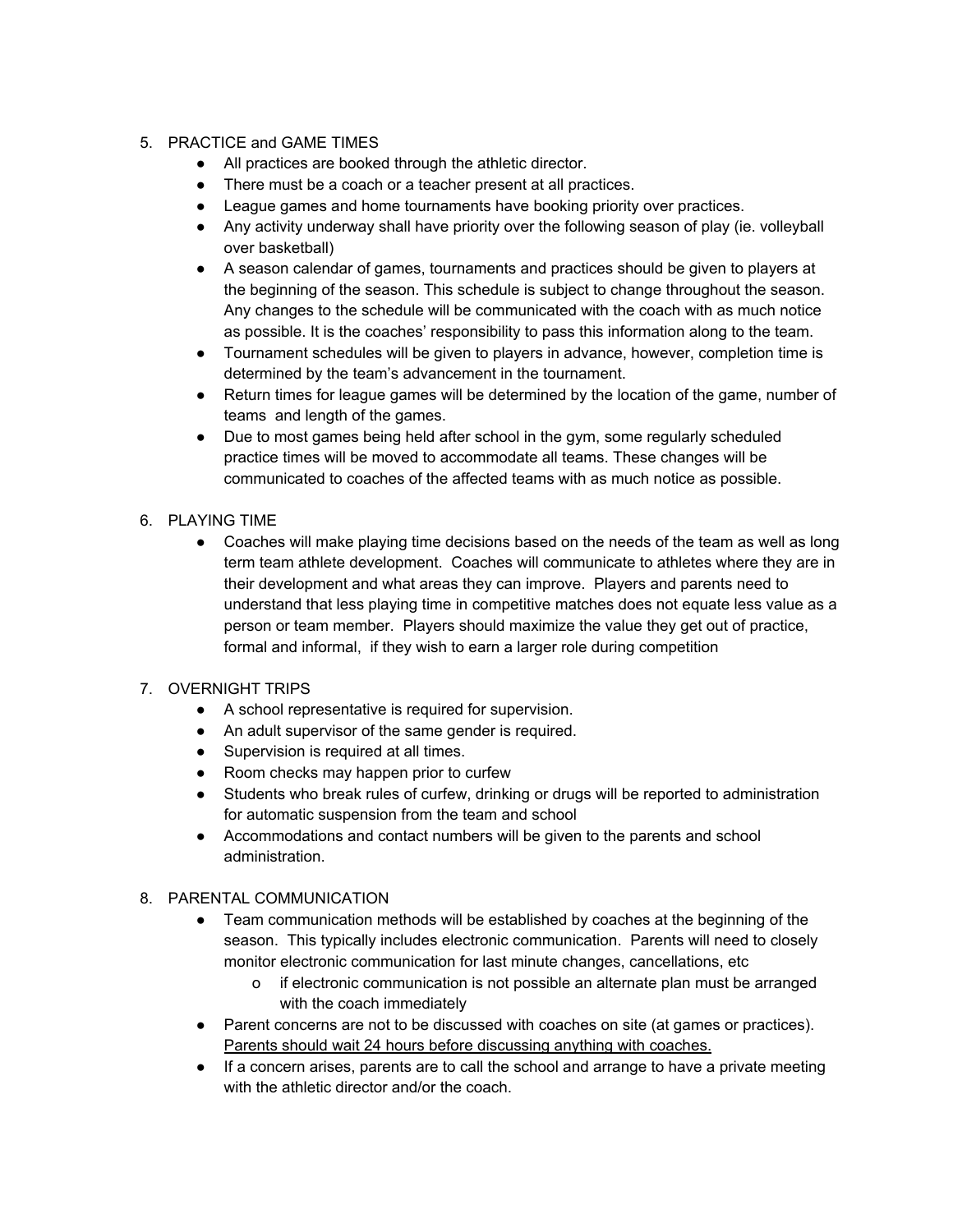#### 9. TEAM TREATMENT

● No hazing rituals will be permitted. There are absolutely no initiations of any kind.

# 10. PLAYER ELIGIBILITY

- A player must maintain a satisfactory work effort in all courses to be eligible to play on any team.
	- o priority areas include: attending classes and the completion of assignments
- Students must be in attendance the entire day of the game in order to participate. Students who have one or more unexcused absence on the day of the game will be ineligible to play. A medical note is an excusable absence.
- Players who are not meeting behavioural or academic expectations in a class may be suspended from play until the problem is resolved.
- Players who are ineligible to participate due to an administrative or coaching decision forfeit their team fees.

#### 11. SOCIAL MEDIA POLICY

- As representatives of Harry Collinge High School, student athletes are expected to conduct themselves appropriately on social media at all times.
- Even if your social media is "private", your posts are still visible to others. Please exercise caution when posting anything on social media, in team group chats, etc.
- Student athletes who are deemed to be acting inappropriately or in an unsportsmanlike manner on social media could face a number of consequences, including suspension or removal from their team.

# 12. FUNDRAISING

• Teams wishing to travel to tournaments or events which fall outside the norm of their scheduled season (as outlined above) must raise all funds **prior** to travelling to their event. The team is responsible for the organization of any fundraising activity but the activity must have prior approval from the school administration.

# **RULES OF THE GYM**

- 1. No students are allowed in the gym unless supervised by a teacher or coach. If the coach is running late for practice, students must wait outside the gym until their coach has arrived. Being in the gym without a supervisor is not permitted.
- 2. Proper non-marking athletic shoes must be worn.
- 3. No food or drink in the gym, except for water. All other beverages and food must be left in the hallway.
- 4. Coaches and players are responsible for any equipment used. All equipment should be put back neatly and locks secured. If equipment in the gym is left out or not put back properly after practice, that team could lose practice privileges for the week.
- 5. There should be no one else in the gym except team players and coaches.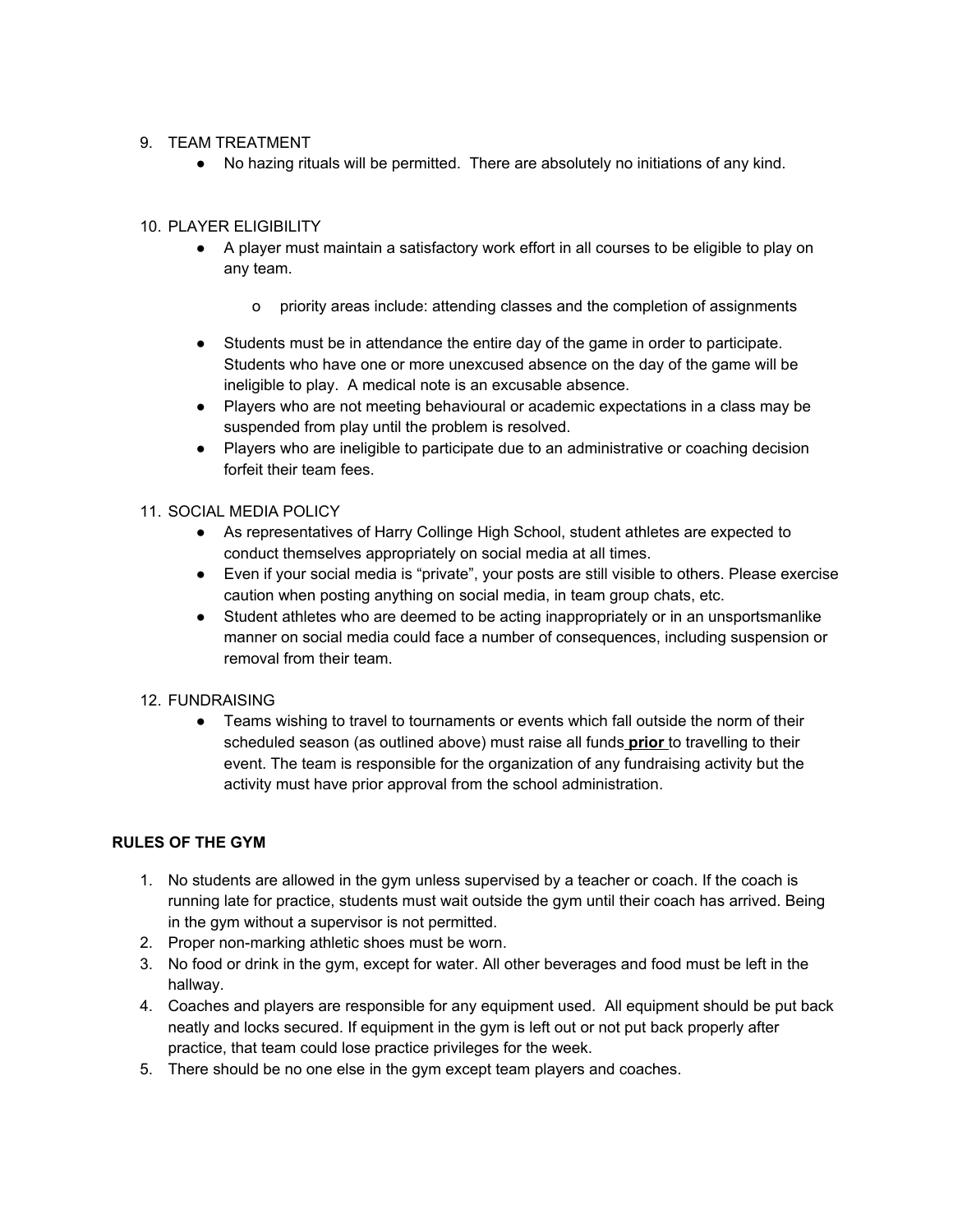6. While waiting for practice or games, athletes must not wander the halls.

#### **PARENT / COACH COMMUNICATION**

#### **Communication Coaches Accept from Student Athletes:**

- $\triangleright$  Concerns expressed in a timely manner, directly to the coach
- $\triangleright$  Notification of any schedule conflicts well in advance
- $\triangleright$  Specific concerns in regards to a coach's expectations and/or philosophy

*As your son or daughter becomes involved in the sports programs at Harry Collinge High School he/she will experience some of the most rewarding moments in their high school career. It is important to understand however that there will be times when things do not go the way you or your son/daughter wish. At these times, discussion with the coach is encouraged.*

#### **Communication Coaches Accept from Parents:**

- $\triangleright$  Concerns expressed directly to the coach away from the court setting (24 hour rule)
- $\triangleright$  Notification of any scheduling conflicts well in advance
- $\triangleright$  Specific concerns in regards to a coach's philosophy and or expectations.

#### **Appropriate Concerns to Discuss with Coaches:**

- $\triangleright$  The treatment of your child mentally or physically
- $\triangleright$  Ways to help your child improve
- $\geq$  Concerns about your child's behaviour

It is difficult to accept your child is not playing as much as you or they may hope. Coaches are dedicated *individuals who make judgement decisions based on what they believe to be the best for all athletes involved. There are certain things that should be discussed with your child's coach, however there are also certain things that should not be discussed. Those decisions will be left to the coach's discretion.*

#### **Issues Not Appropriate to Discuss with Coaches:**

- $\triangleright$  Playing time
- $\geq$  Team strategy
- $\triangleright$  Play calling
- $\triangleright$  Other student athletes unless it directly impacts your own

These are situations that may require a conference between the coach and the parent. These are to be *encouraged but the following procedures should be followed to help promote a resolution to the issue of concern.*

#### **Procedure for communicating an issue regarding your child.**

- $\triangleright$  Wait 24 hours from the day of the game and incident.
- $\geq$  Communicate first with the coach in the manner the coach establishes.
- $\triangleright$  Only speak to the topics listed above that are with the coaches authority.
- $\triangleright$  If further mediation is needed call and set up an appointment with the coach or the Athletic Director.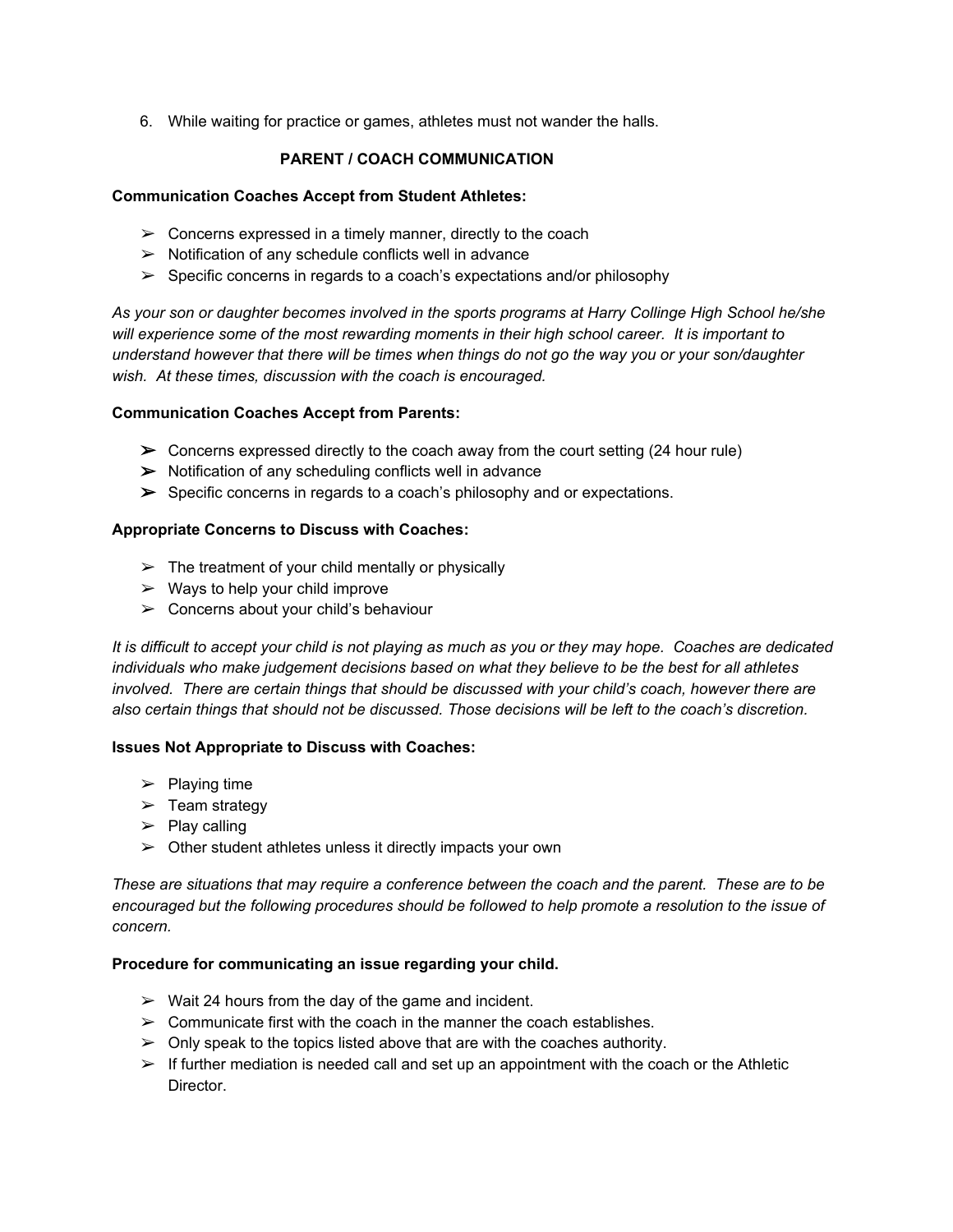➢ The principal may become involved as a final step upon the request of the Athletic Director.

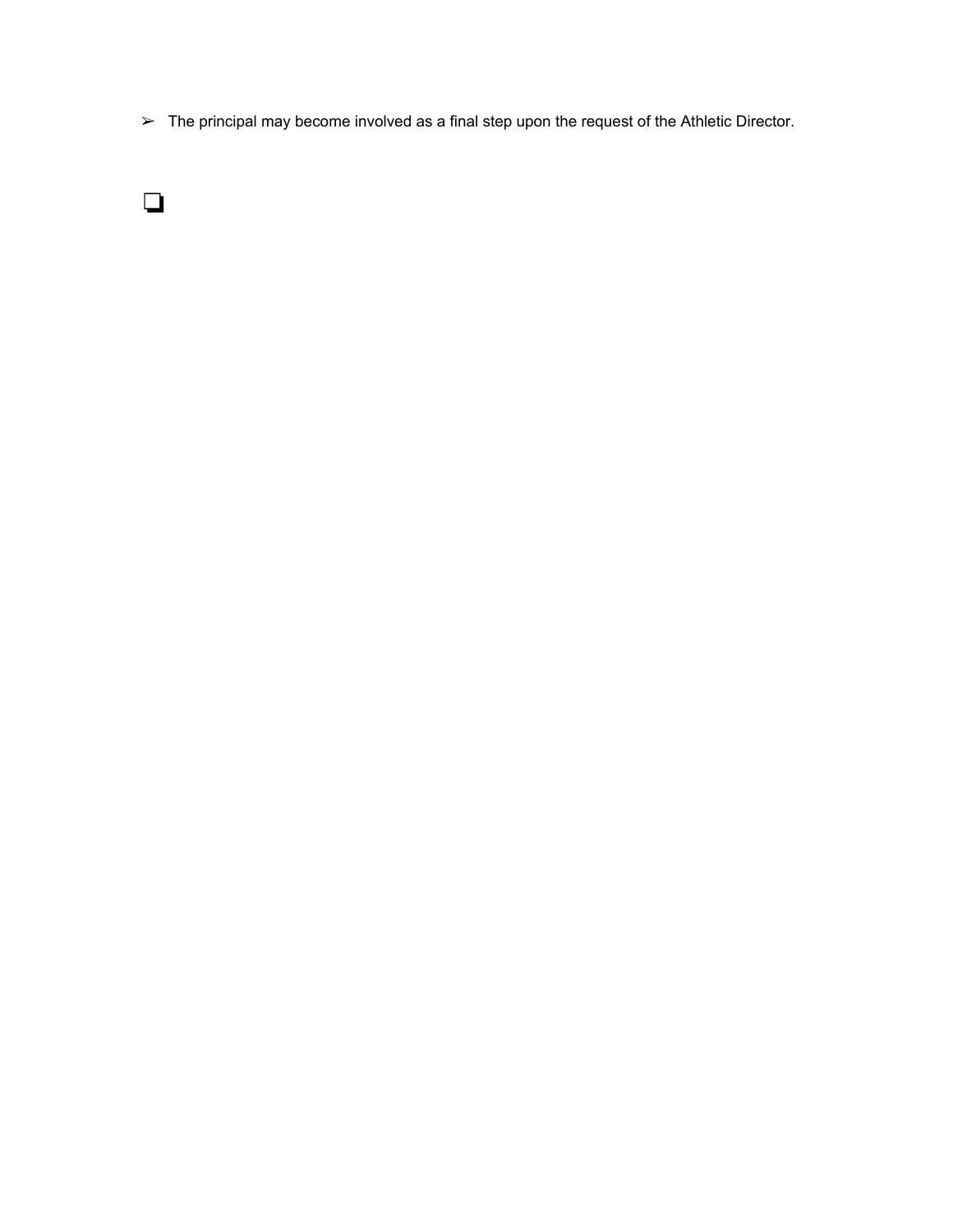#### **HARRY COLLINGE HIGH SCHOOL ROCKIES ATHLETICS - PARENT CONTRACT**

❏ <sup>I</sup> have read and fully understand the athletic handbook.

❏ Any fees related to participation in athletics must be paid prior to participating unless specific prior arrangements have been made with the school administration. This includes practices as well as competitions.

❏ <sup>I</sup> understand that the coaches at Harry Collinge High School are all voluntary.

- $\triangleright$  I will not attempt to deter, through negative comments and confrontations the ability or willingness of these volunteers to coach at the school.
- $\geq$  Communication will be conducted according to the athletic handbook.
- ❏ <sup>I</sup> understand that as <sup>a</sup> spectator at school events my own behaviour and communication is governed

by the same expectations as the players. I agree to conduct myself politely and respectfully at all times and understand that event hosts, school staff and administration have the right to ask me to leave if I fail to do so. Failure to comply can result in my child being removed from a team.

- ❏ <sup>I</sup> understand that if an athlete:
	- $\triangleright$  Has an unexcused absence from school the day of a game, that they will not be allowed to play in any game that day.

❏ <sup>I</sup> understand that:

- $\triangleright$  outstanding NHI assignments will not be allowed and the student will not be allowed to participate until all work is handed it.
- $\triangleright$  if an athlete is failing 2 or more subjects they may be placed on academic probation until the athlete has demonstrated acceptable progress toward success. Parents will be notified and students should attend extra work sessions. Athletes may still attend practices and games (supporting the team from the bench) unless extra help sessions are not attended.

 $\triangleright$  Students who are failing 3 or more subjects during a reporting period will be declared academically ineligible to participate in athletic activity.

❏ Students earn the privilege of participating in athletic based on good school citizenship, accepting responsibility and maintaining appropriate behaviour in school and at school events. Harry Collinge High School staff and administration believe that all students should be accountable for their actions.

❏ <sup>I</sup> understand that teachers and administrators may remove athletes from competitions based on behaviours exhibited in or out of class, during school hours or at school events. Those students may be excluded from all extracurricular activities

❏ <sup>I</sup> understand that the care of equipment is each athlete's responsibility. Each piece of equipment issued to the athlete must be returned. Any athlete who owes the return of equipment, including uniforms, will be required to pay for that equipment prior to participation in any further athletic teams.